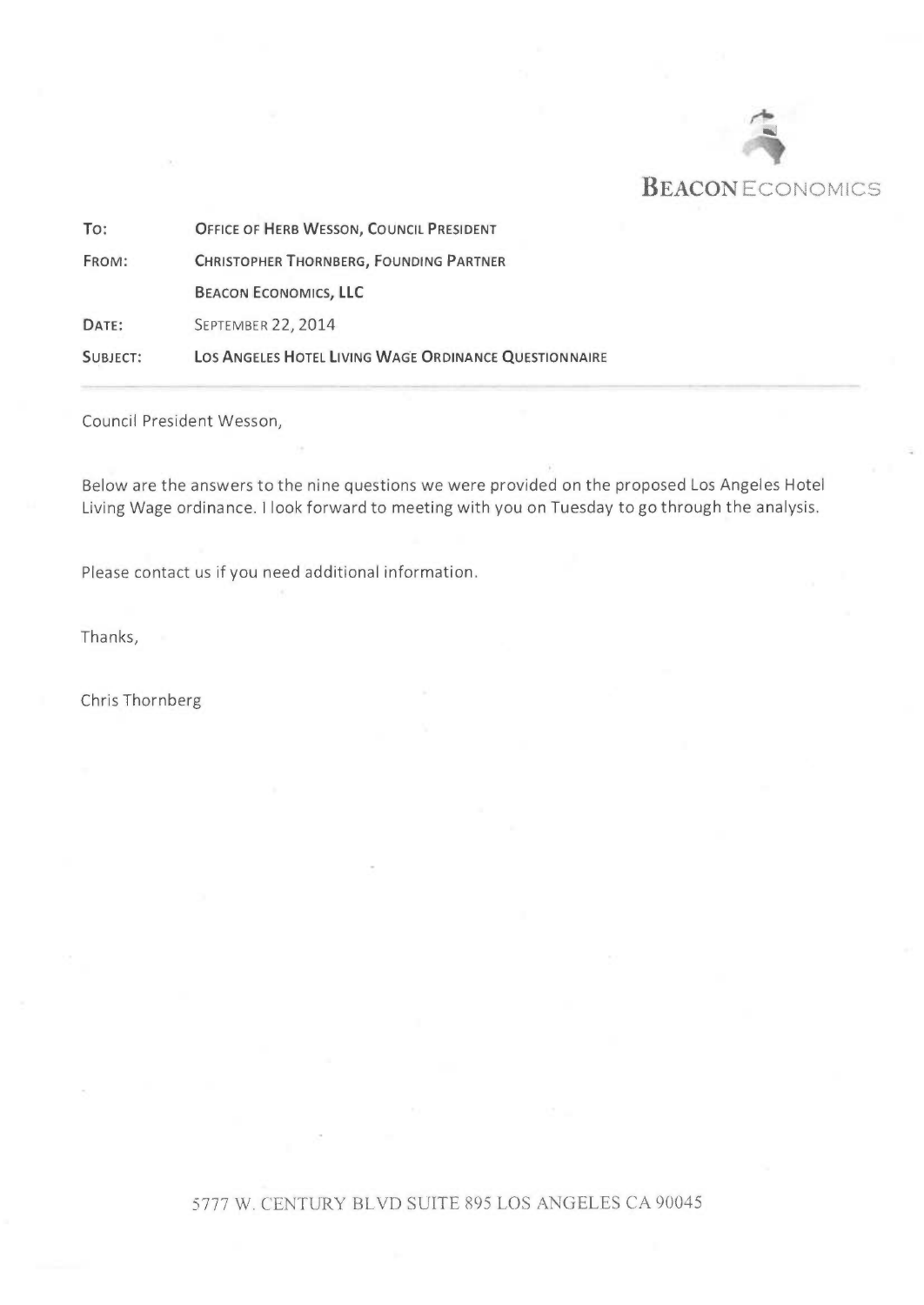## 1) Does the hotel industry to be regulated have more than 15,000 employees working in the City?

No—by our estimate the number of workers in the part of the industry impacted by this ordinance is less than 15,000.

We calculate that there are approximately 16,180 people employed by hotels & motels in the City of Los Angeles. This employment figure includes all hotel & motel workers, and not just those in hotels with 100 rooms or more that would be subject to the \$15.37 living wage. We derived these numbers from an analysis of two data sources: the California Employment Development Department's (EDD) Monthly Labor Force Report for July 2014, and the Bureau of Labor Statistics Quarterly Census of Employment and Wages (QCEW). Using City level data from the EDD we estimate that as of the  $4^{th}$  quarter of 2013 there were approximately 16,825 people employed by hotels & motels in the City of Los Angeles.

| <b>Hotel Type</b>                | City<br><b>Employees</b> | County<br><b>Employees</b> |
|----------------------------------|--------------------------|----------------------------|
| Fewer than 100 or Less Employees | 3,881                    |                            |
| More than 100 Employees          | 12,944                   |                            |
| Total                            | 16,825                   | 41,391                     |

Sources: EDD, QCEW

- City hotel employment is 40% of the County total, a similar ratio to overall employment. This was a surprise to us, since the City would seem to have a greater share of large hotels than the balance of the county. But it is worth noting, since it indicates that there is an active hotel industry outside the City that actively competes for visitors.
- Data from the CES survey suggests hotel employment has grown by 3.1% since the start of the year. This implies an additional 1,250 jobs countywide with 520 in the city. There are many new projects in the pipeline at the moment. According to PKF Consulting almost 5,000 new rooms are due to come on line, which would increase employment by an additional 400 to 600.
- Not all hotels would be impacted by the ordinance. According to the proposed statute, those hotels with more that 125 rooms would be subject to the ordinance. We cannot get data directly on employment by the number of rooms, but we can estimate that a hotel at such a size typically has more than 100 employees. Using County Business Patterns (CBP) data and information from the World Tourist Organization, we estimate that approximately 10% of hotels in the City of Los Angeles would be affected by this ordinance. This is less than the numbers from the EDD for the City of Los Angeles show. Analysis of the EDD data shows that about 15% of hotels in the city would be affected. These hotels are responsible for approximately 77% of employment in the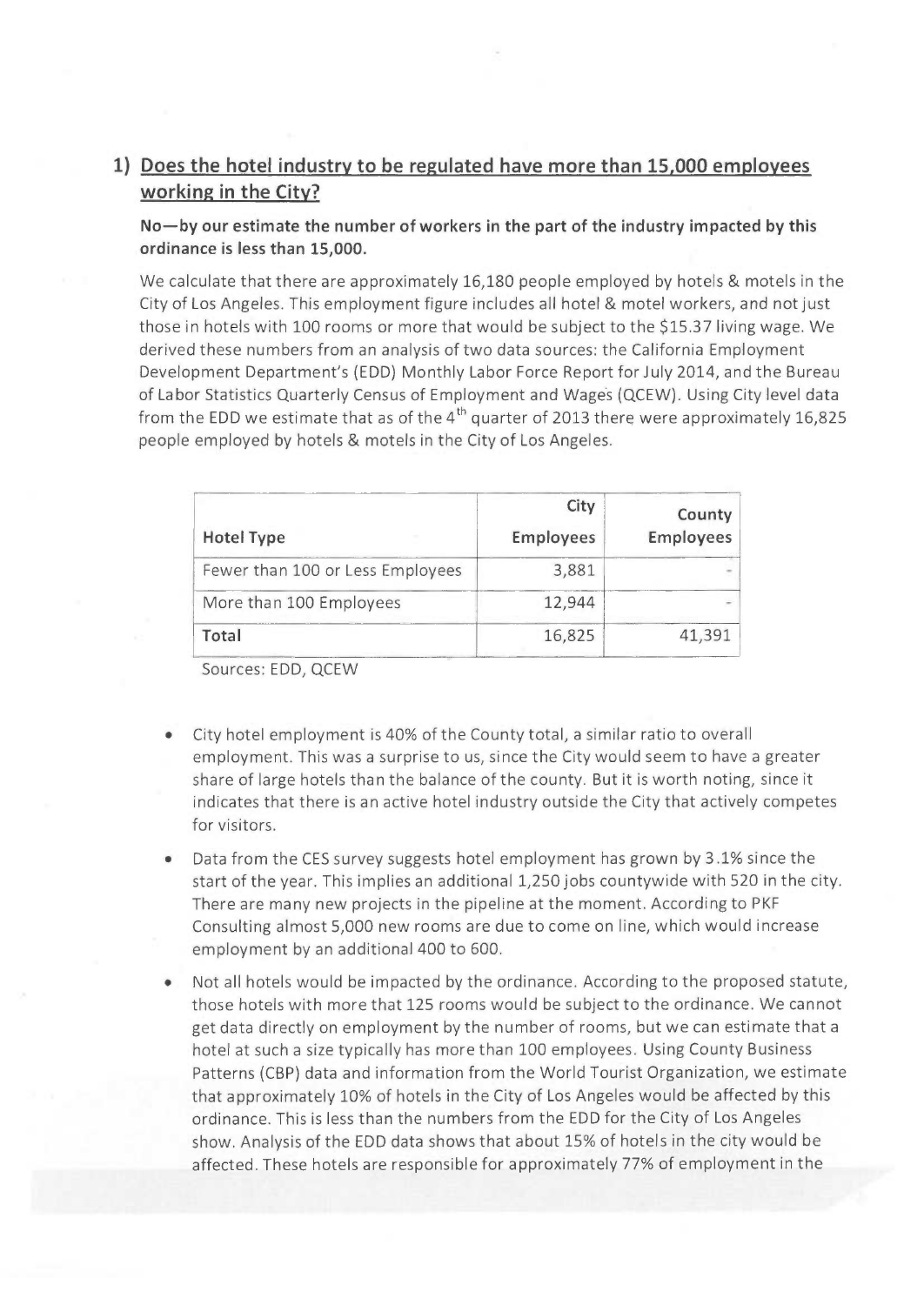industry. As such we believe there are roughly 13,000 impacted employees in the city, and this number will be less than 14,000 when the statute—if implemented—comes fully into effect.

## 2) Is the number of employees being paid less than a living wage so substantial as to have a significant negative effect on the City economy as a whole?

No. The number of workers being covered by this statute represents a tiny fraction of the number of workers in the City earning less than \$15.27 per hour. Additionally we also recognize that imposition of a high minimum wage will have some employment impact over time, which suggests that better wages for those in the industry will be offset in part by reduced employment opportunities.

To answer this question, we have to calculate the number of hotel workers earning less than the proposed minimum wage, and in addition the number of workers in the entire city. To analyze this question, Beacon used County-level data as an approximation for the City of Los Angeles since there is a lack of city-specific data available for this type of analysis. The numbers used in this analysis were derived using data from the 2012 American Community Survey (ACS), as this is the only publically available data source that allows a rough calculation of hourly pay.<sup>1</sup> The ACS wage figure is adjusted to 2013 using the OES wage growth variable for the Los Angeles Metro Area.

- Beacon estimates from this data that in 2013 the average hourly wage for all hotel workers to be approximately \$14.20 an hour, or \$28,100 annually.
- This is 60% of the average hourly wage for the rest of the workers in the County of Los Angeles by the same data source.
- By this same data almost two thirds of the workforce for the hotel industry makes less than the proposed living wage, as can be seen in Table 1.
- We can say with some certainty that these figures underestimate the true income being earned by employees in the industry.

Looking at QCEW data for wages, the average annual salary for hotel and motel workers as of the fourth quarter of 2013 is 32,700, over 15% higher than the data from the ACS. This data is more accurate as it is pulled directly from the payroll records for companies in the industry for unemployment insurance purposes. Unfortunately it is not available on a worker-by-worker basis and thus cannot be used for the current project.

This discrepancy seems common in that the ACS consistently yields lower wage estimates for all occupations than do other sources of wage data such as the QCEW. The problem here is that the ACS data is self-reported by the workers, and it is commonly believed that people tend to over estimate the number of hours they worked the previous year, and underestimate their income because they forget to add back in certain deductions that may occur. This tends to bias the ACS estimate of hourly wages down.

 $^1$  The 2013 ACS public use data files will be released by the Census on October 23<sup>rd</sup>.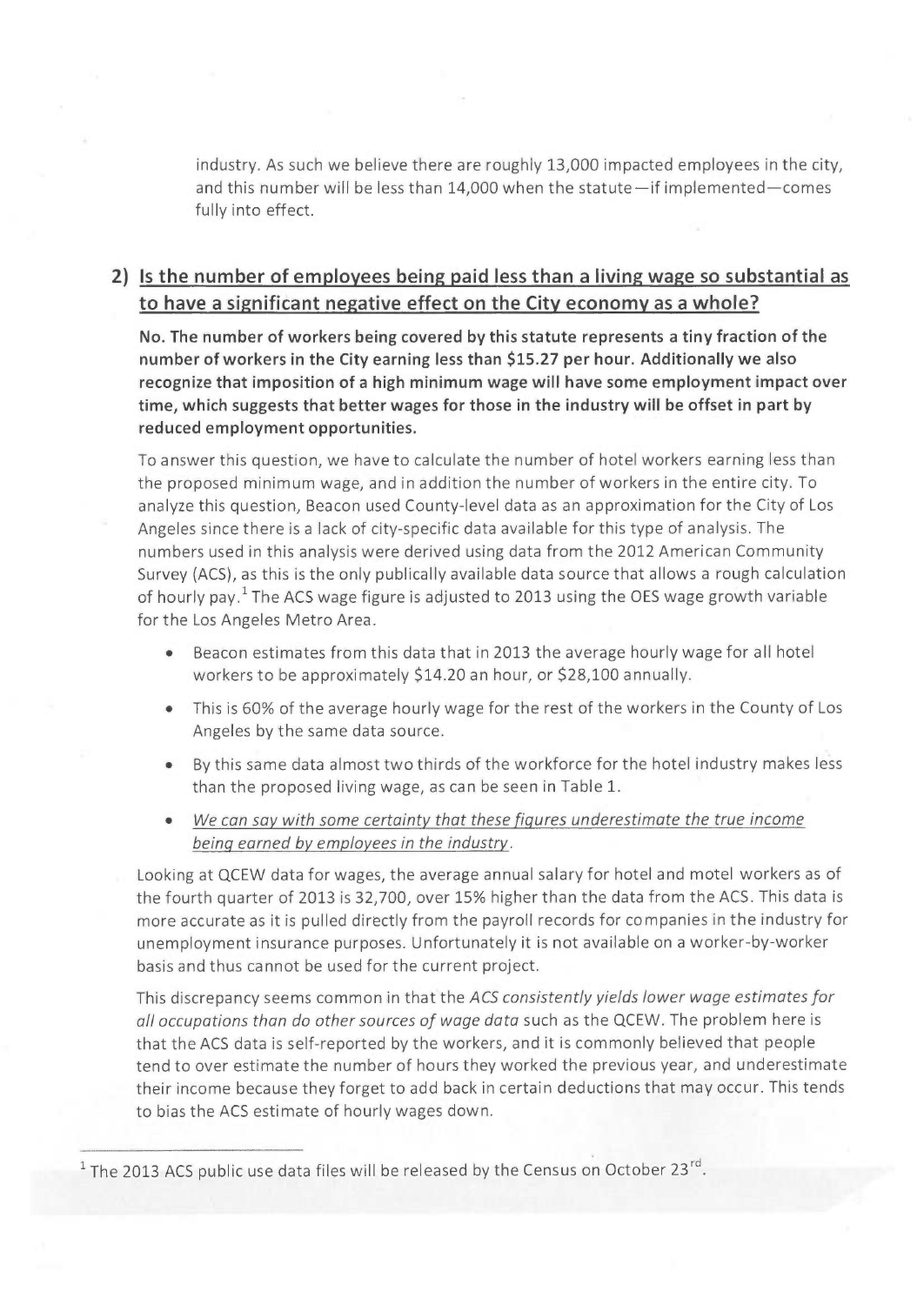The ACS figures also point to an unusual income distribution, which raises red flags with us regarding the accuracy of the data. Approximately one quarter of the survey's respondents claim to have earned less than \$8.00 per hour minimum wage that was in place in 2012. This seems implausible. Furthermore some shares of workers in the industry receive tip income, much of which is often not reported as income. By our count 5% of workers in the industry work as waiters, bartenders and valets—all occupations that receive generous tip compensation. Equivalently room cleaners also often receive small tips, albeit at a lower level. With this in mind we can estimate that roughly 40% to 50% of hotel employees current earn less than the proposed living wage level.

| Hourly<br>Wage $(5)$ | Annual<br>Wage $(5)$ | Distribution<br>Percentile |
|----------------------|----------------------|----------------------------|
|                      |                      |                            |
| 5.77                 | 7,598                | 5                          |
| 6.25                 | 8,915                | 10                         |
| 6.73                 | 11,144               | 15                         |
| 7.69                 | 12,157               | 20                         |
| 9.23                 | 15,197               | 30                         |
| 10.58                | 18,236               | 40                         |
| 12.02                | 21,275               | 50                         |
| 13.46                | 25,328               | 60                         |
| 15.63                | 30,393               | 70                         |
| 19.23                | 40,524               | 80                         |
| 21.01                | 42,550               | 85                         |
| 25.64                | 50,655               | 90                         |
| 33.65                | 81,048               | 95                         |
|                      |                      |                            |

#### Table 1: Distribution of hourly pay for Los Angeles County hotel workers 2012 American Community Survey

#### Table 2: Average hourly pay for Los Angeles County hotel workers by age and hours 2012 American Community Survey

|              |         | Hourly Wage          |         |     |
|--------------|---------|----------------------|---------|-----|
| $18 - 25$    | \$9.86  | Full-Time            | \$14.53 | 75% |
| $26 - 35$    |         | $$12.79$   Part-Time | \$13.29 | 75% |
| 36-45        | \$13.48 |                      |         |     |
| $46 - 55$    | \$16.85 | Source: 2012 ACS     |         |     |
| 56 and older | \$17.41 | Adjusted to 2013     |         |     |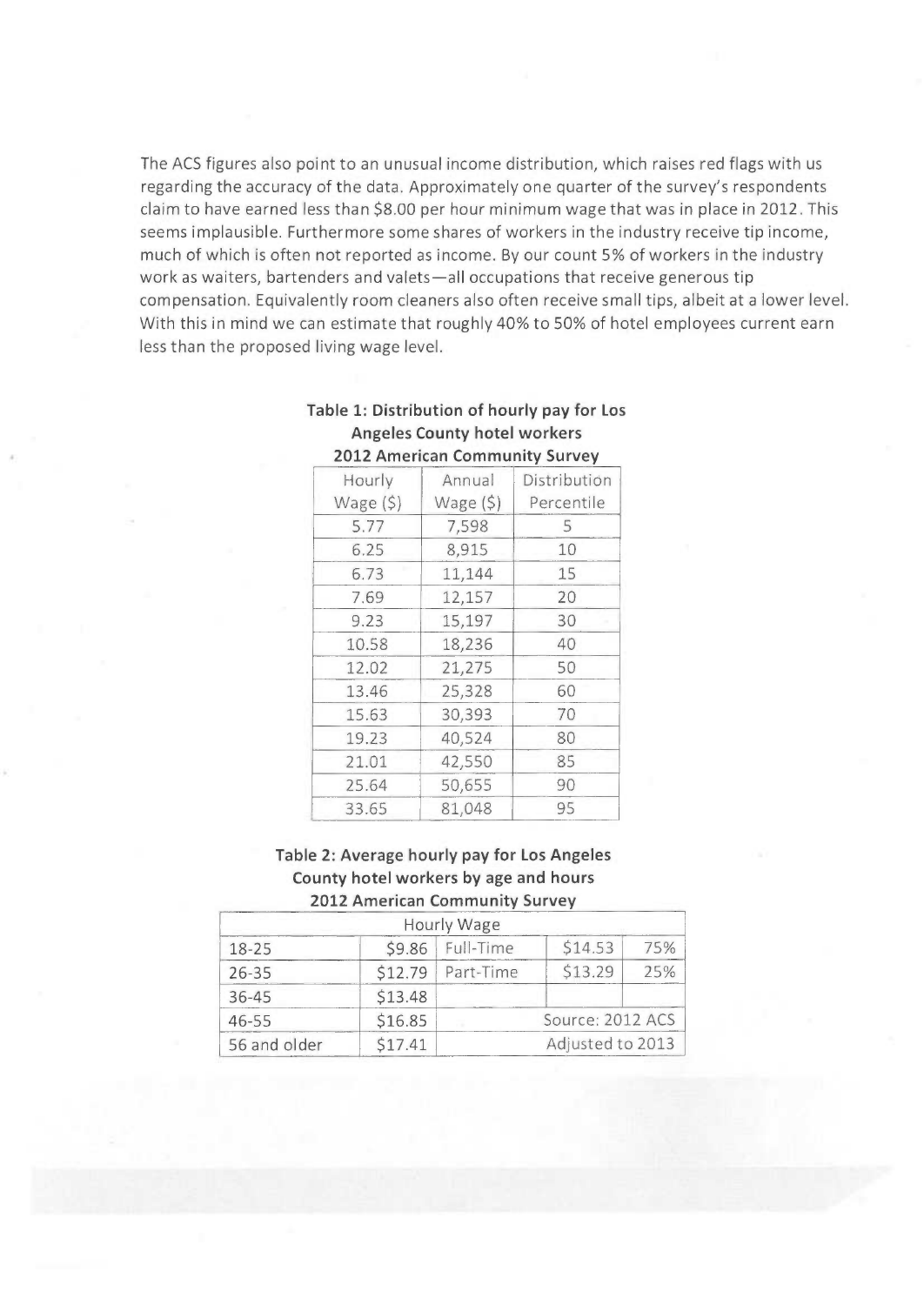We also collected other information that may be relevant to the issue. Looking at hourly wage by age group. We collected data on part time and full time employment from the ACS, as well as by age group. These wage estimates are derived again from the ACS, so they are likely to be 15% to 20% lower than what they actually are. One question is about full time vs part time status.

- Approximately one fourth of workers in the industry are part time, working less than 35 hours per week.
- Part-time employees are also making less than full-time employees. ACS data implies that part-time hotel workers average hourly wages that are 8.5% less than full-time workers wages.
- There is also a distinct relationship between age and income in the data. Those older than 56 make nearly twice the hourly pay of those in the 18-25 age range. This suggests that there is a career ladder in the industry, meaning as workers become older they receive increasingly better compensation.
- An additional wrinkle in the data is that large hotels, the ones that are to be affected by this proposal, actually pay employees an average wage that is above the living wage laid out in this proposal. Below is a breakdown of hotel by number of employees.

| <b>Hotel Type</b>       | Count | <b>Employees</b> | <b>Average Wage</b> |
|-------------------------|-------|------------------|---------------------|
| Less than 100 Employees | 271   | 3,881            | 27.191              |
| More than 100 Employees | 46    | 12,944           | 36,662              |
| Total                   | 317   | 16,825           | 34,478              |

#### Table 3: Average Annual pay for City of Los Angeles hotel workers 2013 EDD

Despite the fact that many more hotel workers are being paid less than a living wage compared to the rest of the workers in the County of Los Angeles, Beacon does not feel this is so substantial as to have a significant negative impact on the City economy as a whole. There are two reasons for this. This first is that this population represents a small portion of workers in the area. The second reason is that the workers who earn the least in the industry are not in dead end positions. Rather they can earn higher incomes in a number of different ways.

According to the latest employment report by the EDD, the City of Los Angeles has 1,553,700 employed workers as of 2013. The 16,180 workers we estimate to be employed by hotels in the City account for a mere 1.0% of total employment in the City of Los Angeles. So although a great deal of hotel workers are making below the proposed living wage, they represent a fraction of a fraction of the overall labor force and as such do not impose a significant negative impact on the economy.

As seen in the data above, workers who earn the least in the industry tend to be part time, young or work for smaller hotels. As such, they can improve their incomes by simply working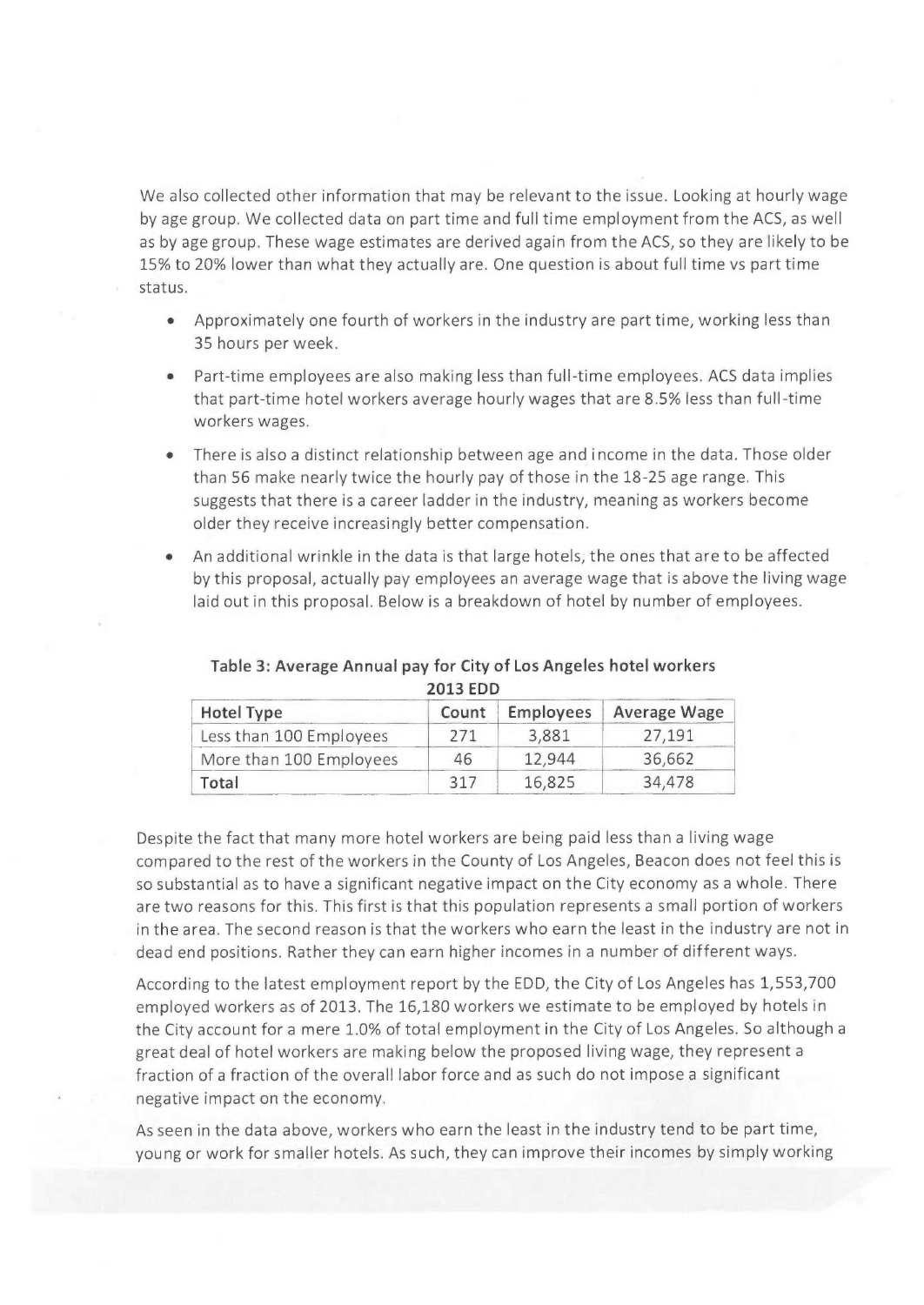for larger hotels, working full time or gaining experience. As such, earning a living wage can be obtained simply through efforts on the part of the workers in question.

## 3) What have been the positive and negative impacts of the City's Airport Hospitality Enhancement Zone ordinance?

Three major results can be stated about what happened in the LAX region since the enhancement zone has been put in place.

- Wages at the airport initially grew faster; however, wages in the rest of the city have caught up. As such, the actual current wage differential between the city and the rest of the region is negligible.
- There has been little significant impact on the performance of the hotels from a Rev Par (revenue per available room night) basis.
- Employment within the LAX area has significantly underperformed growth rates in the rest of the city.

The airport hotel minimum wage law went into effect in 2008. The pay increase was less than the current proposal at just above \$10 per hour.

REVPAR growth for hotels in the airport area is lower than for the county overall. While the area has a higher occupancy rate, it also has lower daily rates. According to data from PKF consulting, REVPAR in 2005 prior to the local hike in the minimum wage was 7.7% lower. In 2013, the most recent data available, REVPAR was 7.5% lower.

Airport area hotels were able to grow REVPAR faster than the average hotel in Los Angeles County mostly due to the ability to increase occupancy rates faster than the rest of the County, in addition to already having above average occupancy rates before the recession. Airport hotels increased occupancy rates to from 81% to 87% between 2006 and 2013. This is in contrast to the slight bump from 77% to 79% experienced countywide. Increases in average daily hotel rates were in line with rate increases across the county, growing 15.5% from 2006 to 2013 compared to the 18.0% growth in the rest of the county.

This suggests that the hotels were able to 1) pass on the increased labor costs to customers without losing any business due to higher rates, or 2) they have been absorbing the impact through lower profits or 3) they have adjusted to the pay increase with investments in labor saving technologies and thus reducing employment.

To look into this, data from the QCEW was used to look at the wage effects as well as the level of employment. This information is shown in Figure 1. On the income side, it is true that the minimum wage ordinance did raise the relative pay for workers in the LAX area—but not by as much as might have been expected. In 2006, the average hotel worker in the LAX area earned 3.2% less than for the county overall, or about \$900 less per year. When wages stagnated during the recession for the overall County, they rose in the airport region, likely due to the ordinance. In 2013, LAX hotel workers were earning 4% more than for the county overall—or about \$1,300 more per year.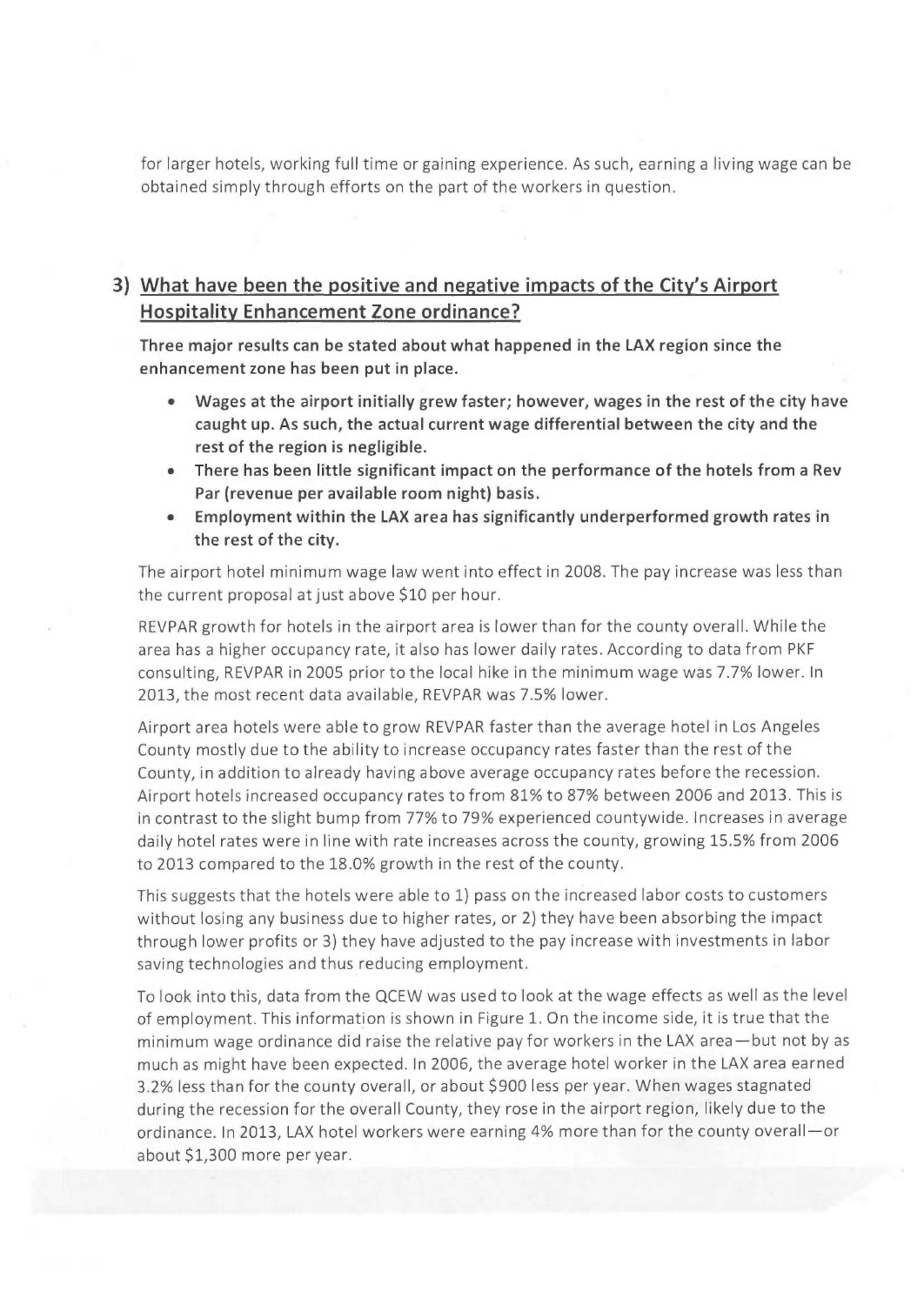

While the wage trends are not terribly dramatic, employment trends have been. Employment growth is very different between LAX hotels and hotels in the rest of the county. From mid-2006 to the end 2013, employment shrank 10.0% in LAX hotels and grew 9.2% throughout Los Angeles County. This is due almost exclusively to non-existent employment growth in LAX hotels post-recession, combined with a much larger drop in jobs during the recession, where, LAX hotel employment fell 20%, compared to a 7.4% drop for Los Angeles County.

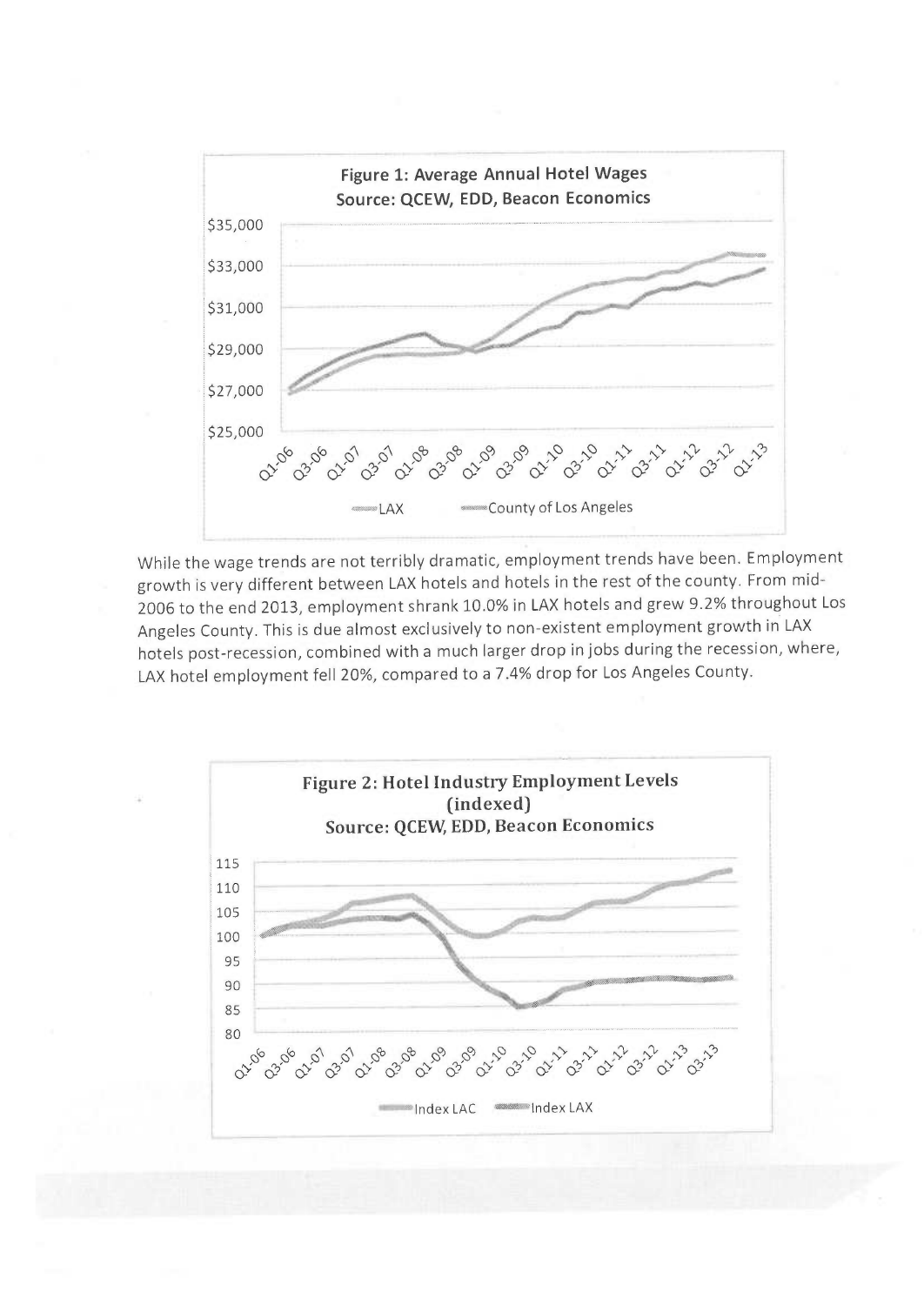### Table 4: Averages Wages & Employment for 11 LAX Hotels and Los Angeles **County Hotels**

|      | <b>Average Wage</b> |                          | % Change in<br><b>Average Wage</b> |                          | Employment |                          | % Change in<br>Employment |                          |
|------|---------------------|--------------------------|------------------------------------|--------------------------|------------|--------------------------|---------------------------|--------------------------|
|      | LAX                 | Los<br>Angeles<br>County | LAX                                | Los<br>Angeles<br>County | LAX        | Los<br>Angeles<br>County | LAX                       | Los<br>Angeles<br>County |
| 2006 | 27,182              | 28,084                   | $\sim$                             | $\frac{1}{2}$            | 2,735      | 37,912                   | $\overline{\phantom{a}}$  | ÷.                       |
| 2013 | 33,483              | 32,201                   | 23.2%                              | 20.3%                    | 2,461      | 41,391                   | $-10.0\%$                 | 9.2%                     |

Source: Employment Development Department

Overall, here are the positives and negatives usually associated with minimum wage increases:

Potential Positives:

- Increased incomes for workers who received higher wages leads to higher spending in the economy.
- Higher incomes decrease Government welfare spending.

Potential Negatives:

- Increases in labor costs will have to be offset in one of, or a combination of the following ways:
	- o Decreased profit margins as businesses absorb higher labor costs.
	- o Increased prices as businesses pass through costs to consumers.
	- o Decreased employment as businesses substitute of out of labor due to the increased input costs.

Summing up the previous data, while it is true that airport hotel worker wages look to have grown by 2.9 percentage points more than hotel workers throughout the county from late 2006 to 2013, on the other side of the equation, the region's hotel employment declined by 10%. To be fair, this cannot be exclusively linked to the LAX hotel minimum wage ordinance, but certainly some of the blame can be laid there.

# 4) What provisions of the Long Beach "Minimum Wages for Hotel Workers" ordinance should be considered?

The Long Beach "Minimum Wages for Hotel Workers" ordinance features three major components that are comparable to the proposed Los Angeles ordinance and consistent with city policy to this point.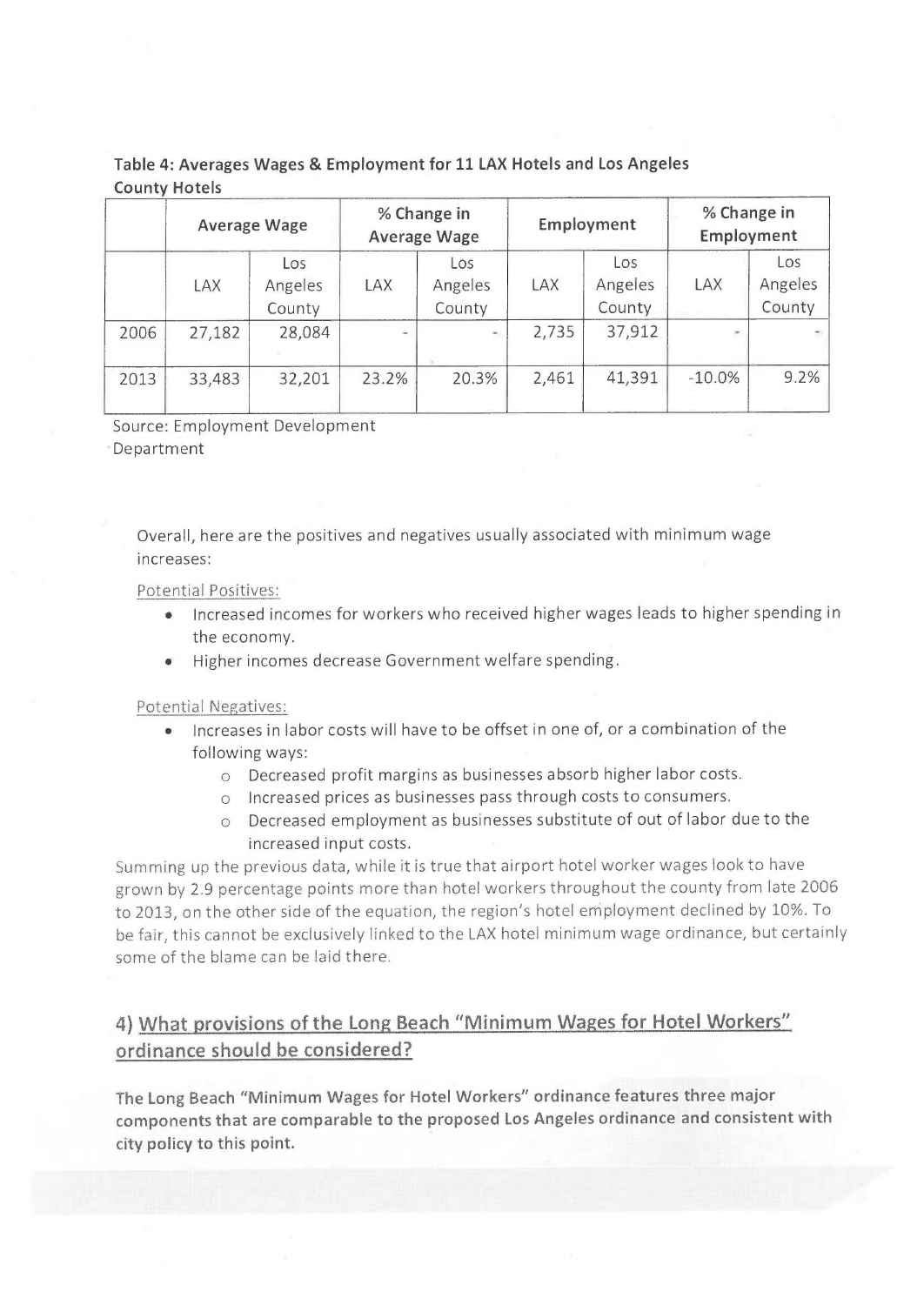- The Long Beach ordinance set a floor for the minimum wage by limiting the policy to hotels with 100 rooms or more. Like the proposed policy for Los Angeles, this floor allows smaller hotels more time to adapt to a wage increase without substantively increasing labor costs in the immediate term.
- The Long Beach ordinance provides an allotment of sick days for hotel workers that is actually smaller than the allotment set forth in the Los Angeles Airport Hospitality Enhancement Zone minimum wage increase several years ago. Los Angeles has proposed an allotment of 80 uncompensated hours off for sick days into its own plans, in addition to 96 hours of compensated time off per year.
- The Long Beach measure includes a measure allowing hotels to waive the minimum wage if the hotels and their workers engage in collective bargaining negotiations. Similarly, the Los Angeles proposal would introduce a waiver for hotels if the wage provisions are expressly waived in a collective bargaining agreement. These are measures that do not weaken the position of hotel workers while maintaining the negotiating position of hotel unions in Los Angeles. Indeed, in the case of Long Beach, the measure even led to unionization at two city hotels.

The Los Angeles minimum wage ballot measure for hotel workers is modeled very closely to the Long Beach ordinance, and the wage escalation for hotel workers is very similar in each piece of legislation. Each provides a safeguard to smaller hotels by limiting wage increase to workers at hotels with larger numbers of rooms, The Long Beach measure implemented a wage of \$13 per hour in 2012 for hotels with 100 rooms or more, while the Los Angeles ordinance will implement a wage of \$15.37 per hour for hotels with 300 or more rooms by July 2015 and for hotels with 125 rooms or more by July 2016.

The Long Beach measure's provision of five paid sick days per year for full-time employees is actually lower than the Los Angeles 2007 Airport Hospitality Enhancement Zone requirement of 12 paid sick, vacation, or personal days.<sup>2</sup> An allotment of sick days for Los Angeles's proposed citywide hotel wage ordinance would be consistent with existing policy.

Like the Long Beach ballot measure, Los Angeles's ordinance will include a waiver for employers entering into collective bargaining agreements with their workers. This is a union-strengthening measure that accommodates a proactive negotiating position for workers and does not exclude any specific class of hotel workers. Upon its implementation, the Long Beach ballot measure affected only 15 of the 17 hotels with 100 workers or more, as two hotels, Hotel Maya and the Queen Mary hotel, employed unionized workers.<sup>3</sup> Since then, workers at two other hotels, Hyatt

 $2$  http://clkrep.lacity.org/onlinedocs/2006/06-0362-s3\_ord\_178432.pdf.

<sup>&</sup>lt;sup>3</sup> Silavent, Joshua H. "Measure N: Voters Approve \$13 Wage and Benefits for Long Beach Hotel Workers." Long Beach Business Journal. 20 Nov. 2012.